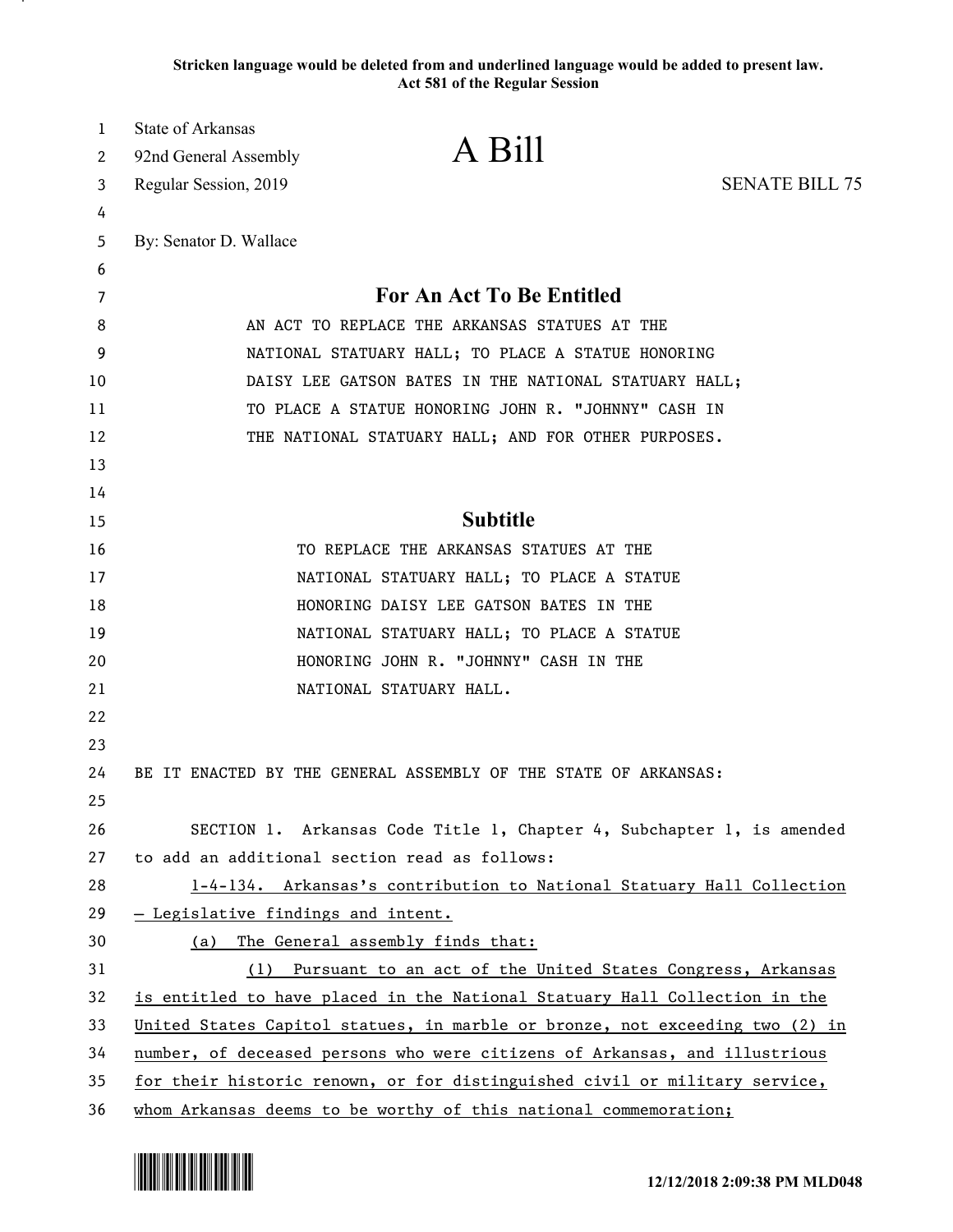| $\mathbf{1}$ | (2) Arkansas has two (2) statues presently displayed in the                   |
|--------------|-------------------------------------------------------------------------------|
| 2            | National Statuary Hall Collection, one (1) dedicated to U.M. Rose by Senate   |
| 3            | Concurrent Resolution No. 6, Acts 1915, p. 1486, and one (1) dedicated to     |
| 4            | James P. Clarke by Acts 1917, No. 58;                                         |
| 5            | (3) Agreement by the General Assembly is required by federal law              |
| 6            | to replace the existing statues of U.M. Rose and James P. Clarke with statues |
| 7            | of Daisy Lee Gatson Bates and John R. "Johnny" Cash;                          |
| 8            | (4) Daisy Lee Gatson Bates, a citizen of Arkansas, served as a                |
| 9            | civil rights activist, writer, and publisher who worked and documented the    |
| 10           | struggle to end segregation in Arkansas;                                      |
| 11           | (5) Daisy Lee Gatson Bates is an inspiration through her                      |
| 12           | lifelong career of social activism and her dedication to ending segregation   |
| 13           | in Arkansas;                                                                  |
| 14           | (6) John R. "Johnny" Cash, a citizen of Arkansas, is a legendary              |
| 15           | musician, who sold over ninety million (90,000,000) records, is one of the    |
| 16           | few people to be recognized in both the Country Music Hall of Fame and the    |
| 17           | Rock and Roll Hall of Fame, and who received numerous awards for his work;    |
| 18           | and                                                                           |
|              |                                                                               |
| 19           | John R. "Johnny" Cash articulated the story of his life in<br>(7)             |
| 20           | Arkansas through his music and made historic contributions to the musical     |
| 21           | history of our state and country.                                             |
| 22           | The General Assembly finds and resolves that the statues of U.M.<br>(b)       |
| 23           | Rose and James P. Clarke located in the National Statuary Hall Collection in  |
| 24           | the United States Capitol should be removed and replaced with statues of      |
| 25           | Daisy Lee Gatson Bates and John R. "Johnny" Cash.                             |
| 26           | The Secretary of State shall:<br>(c)                                          |
| 27           | Submit to the person responsible for the National Statuary<br>(1)             |
| 28           | Hall Collection in the United States Capitol a written request to approve the |
| 29           | replacement of both of the statues commemorating the distinguished service of |
| 30           | Arkansas notable citizens and provided by the State of Arkansas currently on  |
| 31           | display in the National Statuary Hall Collection in the United States         |
| 32           | Capitol;                                                                      |
| 33           | Provide all documentation necessary to comply with federal<br>(2)             |
| 34           | law regarding the National Statuary Hall Collection in the United States      |
| 35           | Capitol;                                                                      |

2 12/12/2018 2:09:38 PM MLD048

SB75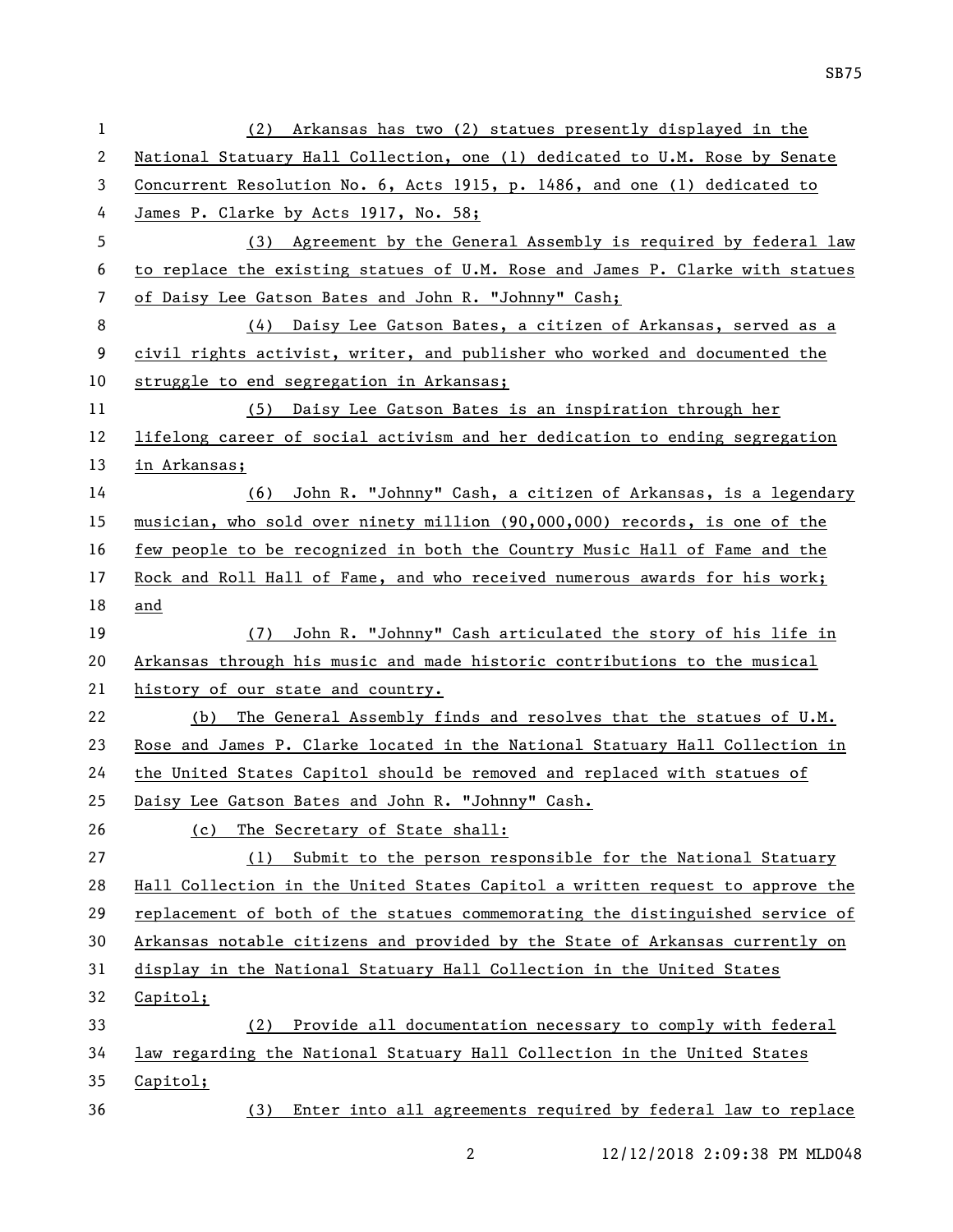| 1  | both of the statues in the National Statuary Hall Collection in the United      |
|----|---------------------------------------------------------------------------------|
| 2  | States Capitol; and                                                             |
| 3  | Coordinate with the Capitol Arts and Grounds Commission to<br>(4)               |
| 4  | facilitate the statue replacement process.                                      |
| 5  | The General Assembly designates the following citizens of Arkansas<br>(d)       |
| 6  | to be represented in the National Statuary Hall Collection in the United        |
| 7  | States Capitol:                                                                 |
| 8  | Daisy Lee Gatson Bates; and<br>(1)                                              |
| 9  | (2) John R. "Johnny" Cash.                                                      |
| 10 | (e) For the statues to be displayed in the National Statuary Hall               |
| 11 | Collection in the United States Capitol, the commission shall:                  |
| 12 | (1) Receive funds for the completion, transport, display, and                   |
| 13 | maintenance of the statue representing Daisy Lee Gatson Bates under             |
| 14 | subdivision $(d)(1)$ of this section or the statue representing John R.         |
| 15 | "Johnny" Cash under subdivision (d)(2) of this section, or both, including:     |
| 16 | (A) Appropriations; and                                                         |
| 17 | (B) Private gifts, grants, and donations from individuals                       |
| 18 | and organizations;                                                              |
| 19 | (2) Solicit funds, if necessary, for the completion, transport,                 |
| 20 | display, and maintenance of the statue representing Daisy Lee Gatson Bates      |
| 21 | under subdivision $(d)(1)$ of this section or the statue representing John R.   |
| 22 | "Johnny" Cash under subdivision (d)(2) of this section, or both;                |
| 23 | (3) Select a sculptor to create the statue representing Daisy                   |
| 24 | Lee Gatson Bates under subdivision $(d)(1)$ of this section or a sculptor to    |
| 25 | create the statue representing John R. "Johnny" Cash under subdivision $(d)(2)$ |
| 26 | of this section, or both;                                                       |
| 27 | $(4)$ Enter into all necessary contracts for the completion,                    |
| 28 | transport, display, and maintenance of the statue representing Daisy Lee        |
| 29 | Gatson Bates under subdivision $(d)(1)$ of this section or the statue           |
| 30 | representing John R. "Johnny" Cash under subdivision (d)(2) of this section,    |
| 31 | or both;                                                                        |
| 32 | (5) Approve the design, material, production, and method of                     |
| 33 | display of the statue representing Daisy Lee Gatson Bates under subdivision     |
| 34 | $(d)(1)$ of this section or the statue representing John R. "Johnny" Cash under |
| 35 | subdivision (d)(2) of this section, or both;                                    |
| 36 | (6) Remove and relocate the existing statue representing U.M.                   |

SB75